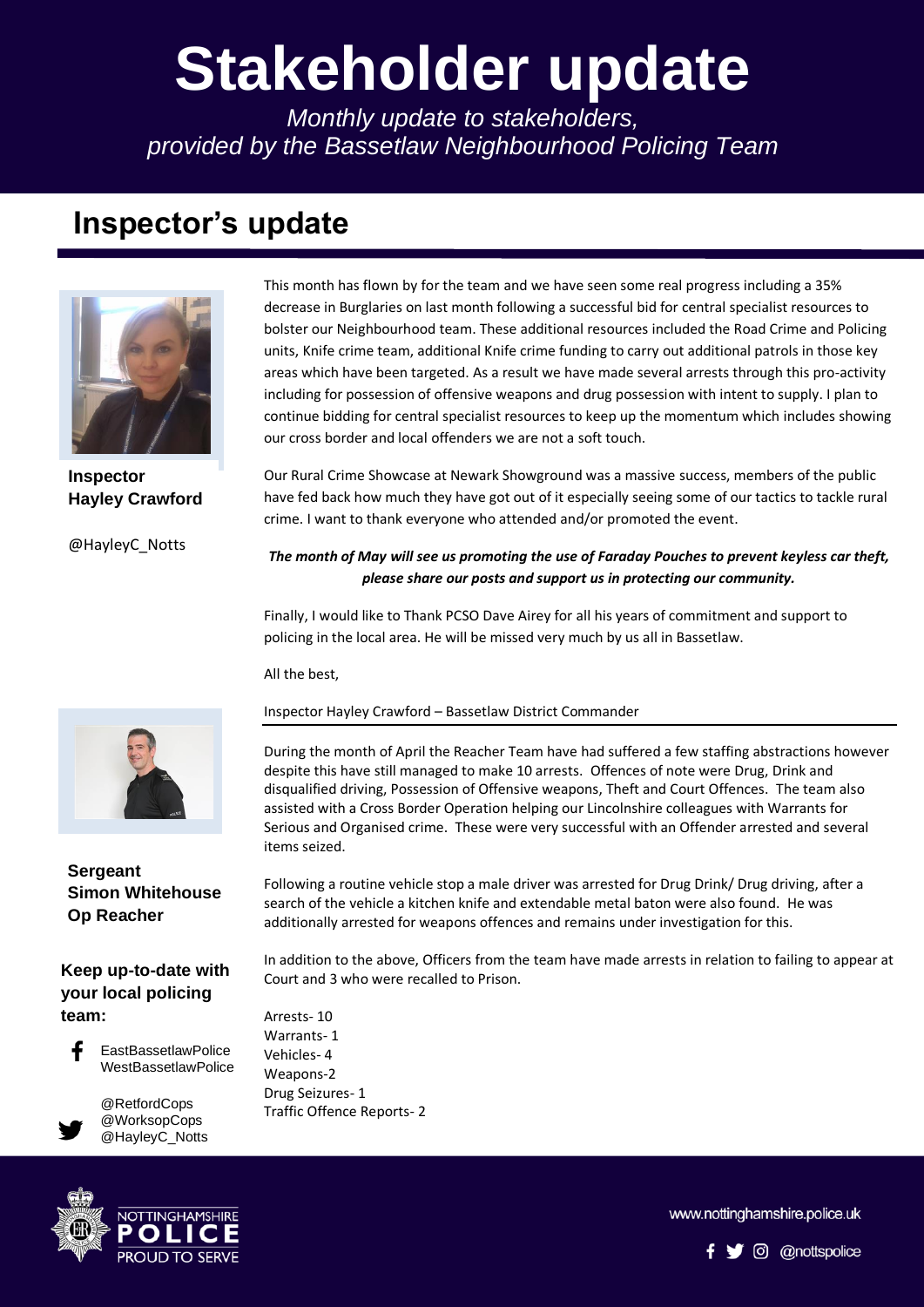

**Sergeant Chris Brakell**

#### **The North Team**

April has been another busy month for the Worksop North NPT team. As well as responding to calls and concerns from members of the public, we have conducted a number of proactive patrols to try and deter criminality to prevent it happening in the first place. This has led to a number of significant arrests for a variety of offences.

Looking ahead to May, there are further proactive operations being planned, based on the information we are provided with by the public. Any good news stories from these operations will be shared via the various Worksop NPT social media platforms.



**Sergeant Sarah Hagland**

#### **The South Team**

On 13<sup>th</sup> April a vehicle was stopped within Worksop by Officers and the vehicle searched. Found within the vehicle was a large knife and driver was subsequently arrested. Male was interviewed and bailed pending further enquiries. Also with the same vehicle was another male who was wanted by the police for several offences, one of which was a domestic related GBH, this male was also arrested and interviewed and bailed with conditions.

On 17th April a male was interviewed for a section 4 public order offences where he had verbally abused and threatened two PCSOs whilst on duty and trying to deal with the male. Male has been interviewed and summonsed to court for the offence.

On 25th April a male was arrested for a recall to prison – the male was caught walking in the town centre by CCTV operatives and officer were dispatched immediately to arrets him. Male has been recalled to prison.

On 25th April male was interviewed for several shop thefts within the town centre. Male has been summonsed to court for these offences.

On 28th April a male who in March was charged with 5 Robbery's in Worksop Town Centre was arrested for a further shop theft and also for failing to appear at Nottingham Crown court for the charged Robbery's. He was remanded in custody to appear in court.

Over Easter weekend a dispersal order was granted within Worksop Town centre. Extra patrols were in pace for the weekend and the weekend passed without any significant incidents. Further dispersal orders will be in place for further weekends in the future months as town starts to get busier towards the summer.



www.nottinghamshire.police.uk